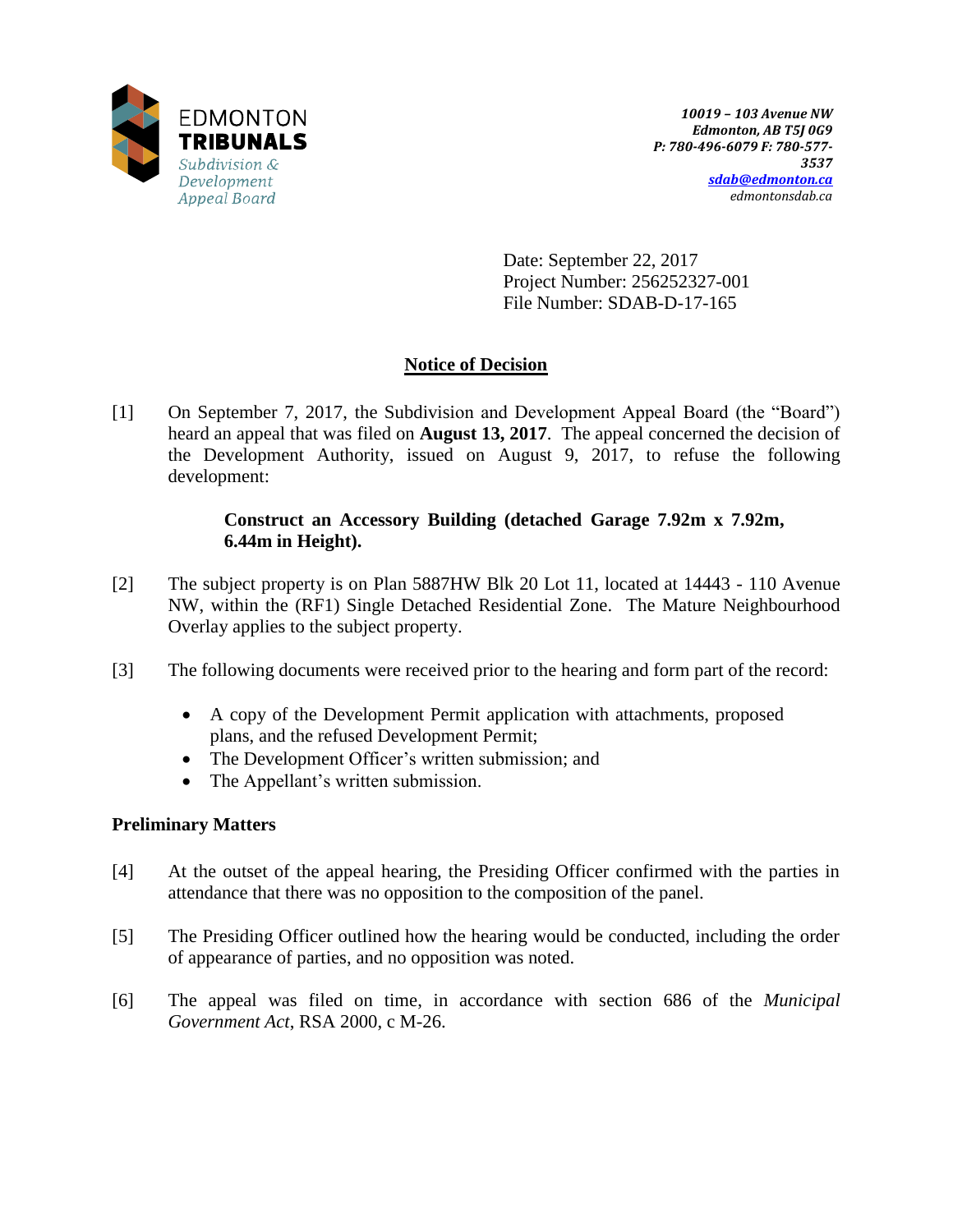### **Summary of Hearing**

- *i) Position of the Appellant, Mr. G. Abma*
- [7] Mr. Abma would like to build a double-car detached garage with a loft on the second storey.
- [8] The location of the garage is to park his RV parallel to the rear lane.
- [9] The loft space in the garage will be utilized for storage and an exercise room.
- [10] The loft will be heated but it will not have plumbing.
- [11] He would like to have a workshop in the garage and the attic area will not be used as livable space.
- [12] The proposed garage could be developed with a barn-style roof, but he would like to build a standard-style garage, which is characteristic of the neighbourhood. The previous garage had a flat roof with a patio on the east side and a carport to the south.
- [13] A 9-foot high ceiling will allow him to park his work truck in the garage.
- [14] The lot has a grade that is approximately three feet higher than the rear lane. The garage will be lowered into the grade by one foot.
- [15] They spoke to neighbouring property owners in the 60-metre notification radius and received 22 signatures in support of the proposed development.
- [16] The neighbours east and west of the subject site have garages similar to the proposed development. There are approximately 12 garages in the neighbourhood that are similar to the proposed development.
- [17] There are many older houses in the area and neighbours are replacing old garages to accommodate larger vehicles.
- [18] A neighbour across the street is building a Garage Suite.
- [19] There is a three-storey walk-up apartment immediately behind their house and there are several other apartments in the neighbourhood.

### *ii) Position of the Development Officer, Ms. S. Watts*

[20] Ms. Watts was not able to vary height and the separation space variance would have been granted if she was able to vary height.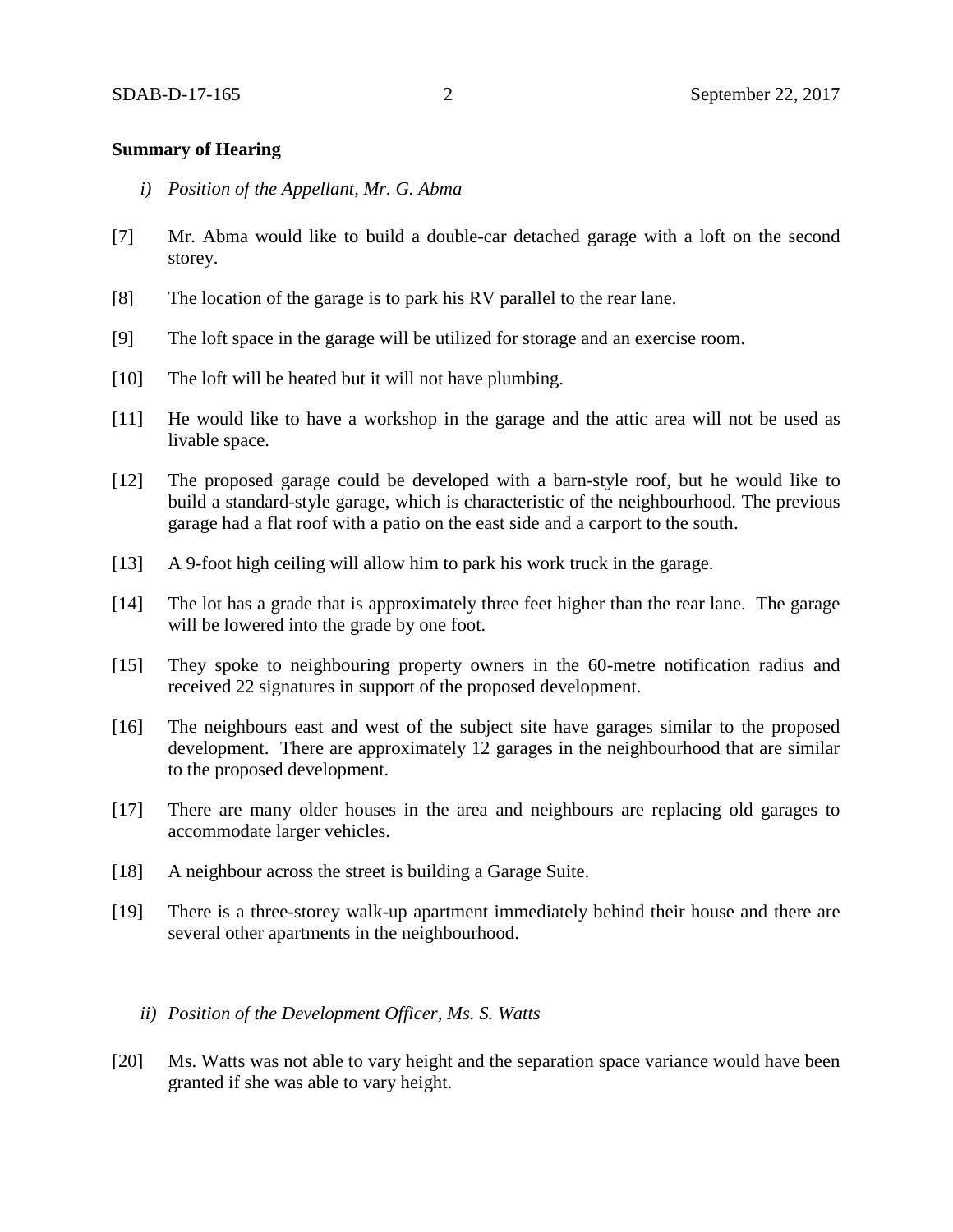- [21] With regard to the grade elevation, she calculated the top of the slab and measured 6 inches down to the mid-point of the roof.
- [22] Development Officers generally do not require geodetic surface elevations for garages.
- [23] In her opinion, the design is aesthetically pleasing and the applicant is trying to mitigate the impact on neighbouring property owners. In her opinion, the proposed development will fit in better with the neighbourhood compared to a barn-style garage.
- [24] The Appellant completed the community consultation requirement with all neighbouring property owners and there was no opposition to the proposed garage.
- [25] The proposed garage will be similar to the previous garage.
- [26] In her opinion, using the attic space for storage, an art studio, or exercise area is acceptable. The attic space will not be used for a Garage Suite since there will be no plumbing in this area.
- [27] There are other garages in the neighbourhood that are similar or larger than the proposed garage.
	- *iii) Rebuttal of the Appellant, Mr. G. Abma*
- [28] He is agreeable to any conditions suggested and imposed by the Board.

### **Decision**

- [29] The appeal is **ALLOWED** and the decision of the Development Authority is **REVOKED**. The development is **GRANTED** as applied for to the Development Authority, subject to the following **CONDITIONS**:
	- 1. The proposed Accessory Building development shall NOT be used as an additional Dwelling. An additional Dwelling shall require a new Development Permit application.
	- 2. Eave projections shall not exceed 0.46m into required Setbacks or Separations spaces less than 1.2m. (Section 44.1(b)).
- [30] In granting the development the following variances to the *Edmonton Zoning Bylaw* are allowed:
	- 1. The maximum allowable Height is 4.3 metres. The Height of the proposed detached Garage is 6.44 metres and an excess of 2.14 metres is allowed. (Section 50.3(2)).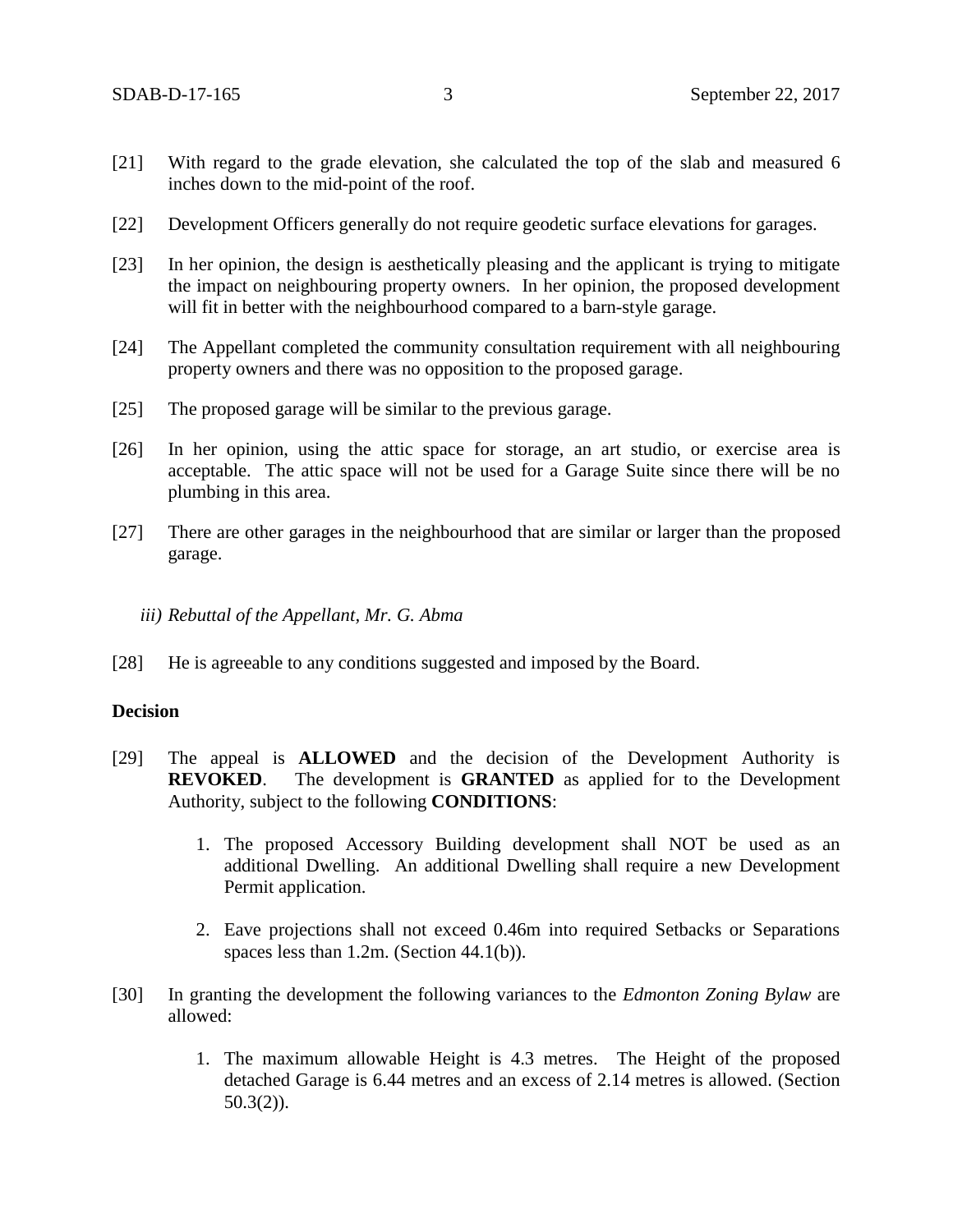- 2. The maximum allowable distance from Grade to the ridge line of the roof is 5.8 metres. The proposed distance from Grade to the ridge line of the roof is 7.46 metres and an excess of 1.66 metres is allowed. (Section 52.2(c)).
- 3. The minimum required separation distance between the detached Garage and the Principal Dwelling is 3.0 metres. The proposed separation distance between the detached Garage and the Principal Dwelling is 1.23 metres and a deficiency of 1.77 meters is allowed. (Section 814.3(20)).

### **Reasons for Decision**

- [31] The proposed development, a detached Garage, is Accessory to a Permitted Use in the (RF1) Single Detached Residential Zone.
- [32] In granting the variances to Height, the Board accepts the Appellant's submission that there are other similar sized two-storey Garages within the neighbourhood, which was supported by the Development Officer.
- [33] The Development Officer indicated that she would have considered granting the Height variance if she had the authority to do so.
- [34] The Appellant has located the Garage in such a way to mitigate the impact on neighbouring properties, particularly the immediate property to the west, by placing the the proposed Garage directly in line with the existing Garage.
- [35] The design to the roof system of the proposed Garage with the dormers will mitigate the massing effect and vision from neighbouring properties as well as from the rear lane.
- [36] The Board supports the Development Officer's conclusion that the proposed Garage is subordinate as required by the *Edmonton Zoning Bylaw* to the Principal Dwelling.
- [37] The Board accepts that the variance in Height will be the highest possible variance, given that the Appellant is actually lowering the foundation of the proposed Garage in such a way that it will lower the overall Height. However this calculation was indeterminable as geodetic surface elevations were not provided.
- [38] With respect to the separation distance regulation of the Mature Neighbourhood Overlay, the Board notes that the previous Garage had a similar distance from the Principal Dwelling as the proposed distance.
- [39] The Board accepts that the community consultation requirement was completed and this was confirmed by the Development Officer as per section 814.5(2)(Tier 3) of the Mature Neighbourhood Overlay. The Board was provided with significant support from the neighbourhood and there was no opposition to the proposed Garage.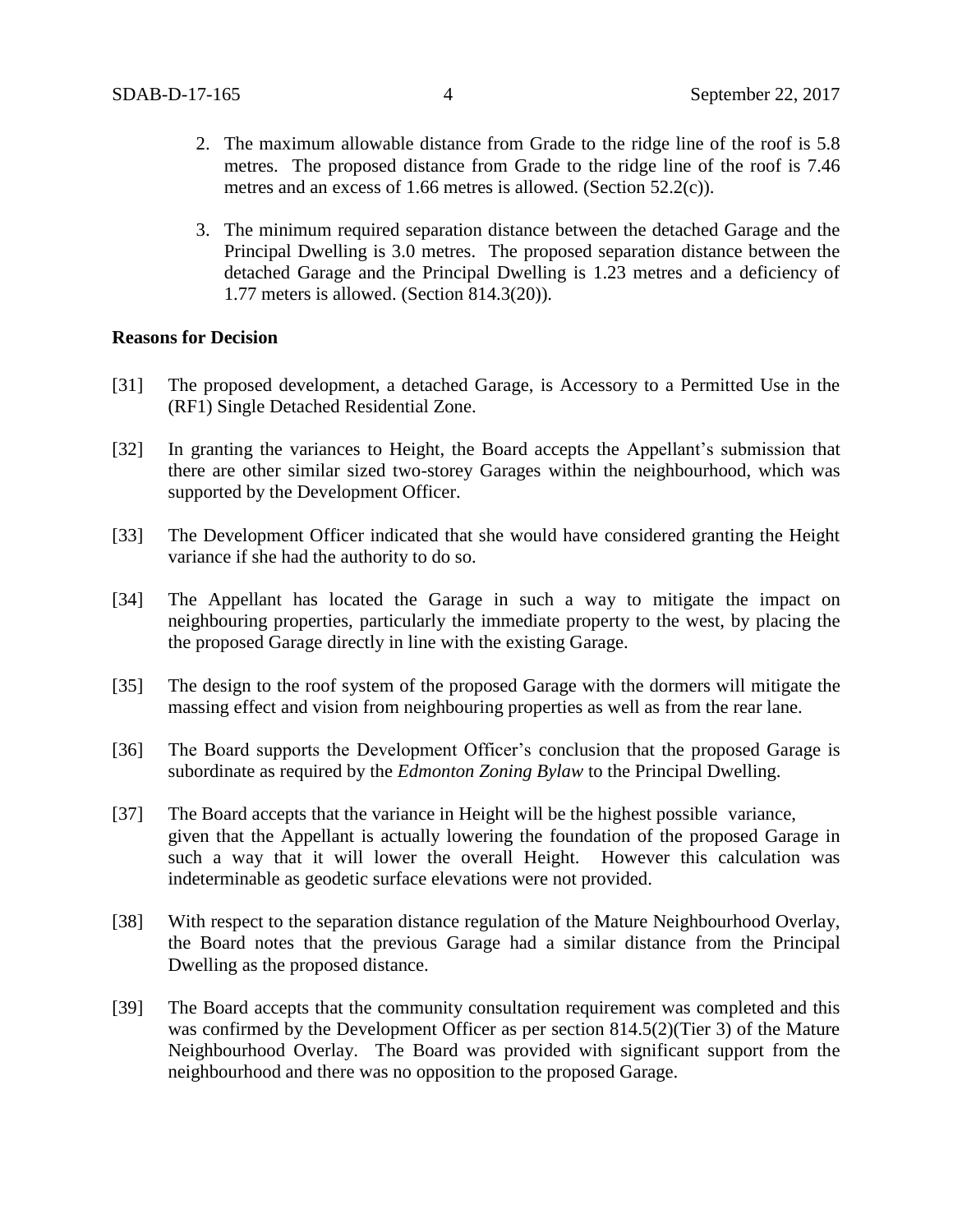- [40] The Board notes that the proposed Garage meets the minimum Setback requirements and the proposed Garage is under the maximum allowable Site Coverage.
- [41] The Board notes that there is a three-storey walk-up Apartment House located immediately south of the subject Site that is higher than the proposed detached Garage, which mitigates any effect of the Height variance.
- [42] Based on the above, the Board finds that the proposed development will not unduly interfere with the amenities of the neighbourhood, or materially interfere with or affect the use, enjoyment or value of neighbouring parcels of land.

Mr. V. Laberge, Presiding Officer Subdivision and Development Appeal Board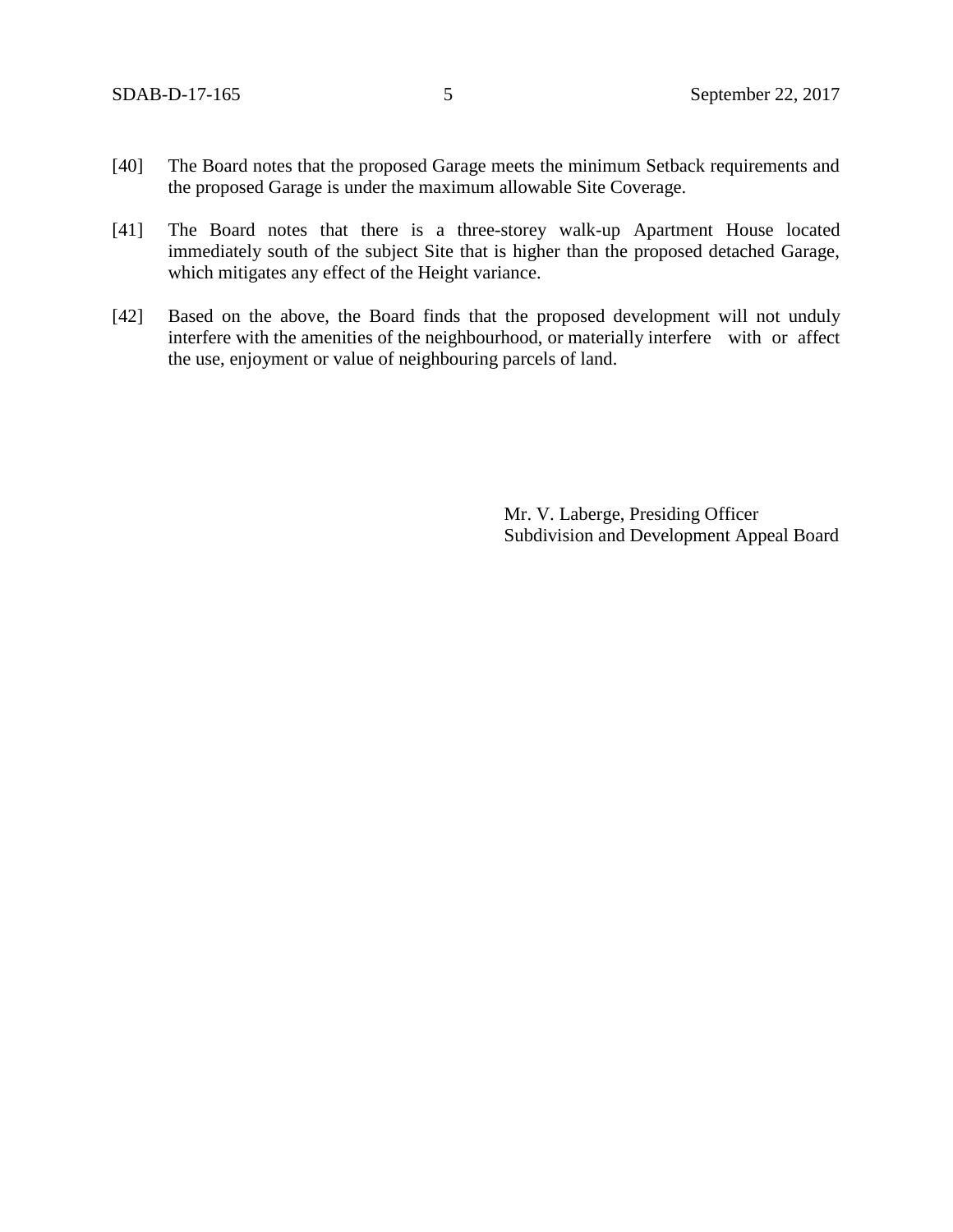## **Important Information for the Applicant/Appellant**

- 1. This is not a Building Permit. A Building Permit must be obtained separately from the Sustainable Development Department, located on the 2nd Floor, Edmonton Tower, 10111 – 104 Avenue NW, Edmonton, AB T5J 0J4.
- 2. Obtaining a Development Permit does not relieve you from complying with:
	- a) the requirements of the *Edmonton Zoning Bylaw*, insofar as those requirements have not been relaxed or varied by a decision of the Subdivision and Development Appeal Board,
	- b) the requirements of the *Alberta Safety Codes Act*,
	- c) the *Alberta Regulation 204/207 – Safety Codes Act – Permit Regulation*,
	- d) the requirements of any other appropriate federal, provincial or municipal legislation,
	- e) the conditions of any caveat, covenant, easement or other instrument affecting a building or land.
- 3. When an application for a Development Permit has been approved by the Subdivision and Development Appeal Board, it shall not be valid unless and until any conditions of approval, save those of a continuing nature, have been fulfilled.
- 4. A Development Permit will expire in accordance to the provisions of section 22 of the *Edmonton Zoning Bylaw, Bylaw 12800*, as amended.
- 5. This decision may be appealed to the Alberta Court of Appeal on a question of law or jurisdiction under section 688 of the *Municipal Government Act*, RSA 2000, c M-26. If the Subdivision and Development Appeal Board is served with notice of an application for leave to appeal its decision, such notice shall operate to suspend the Development Permit.
- 6. When a decision on a Development Permit application has been rendered by the Subdivision and Development Appeal Board, the enforcement of that decision is carried out by the Sustainable Development Department, located on the 2nd Floor, Edmonton Tower, 10111 – 104 Avenue NW, Edmonton, AB T5J 0J4.

*NOTE: The City of Edmonton does not conduct independent environmental checks of land within the City. If you are concerned about the stability of this property for any purpose, you should conduct your own tests and reviews. The City of Edmonton, when issuing a development permit, makes no representations and offers no warranties as to the suitability of the property for any purpose or as to the presence or absence of any environmental contaminants on the property.*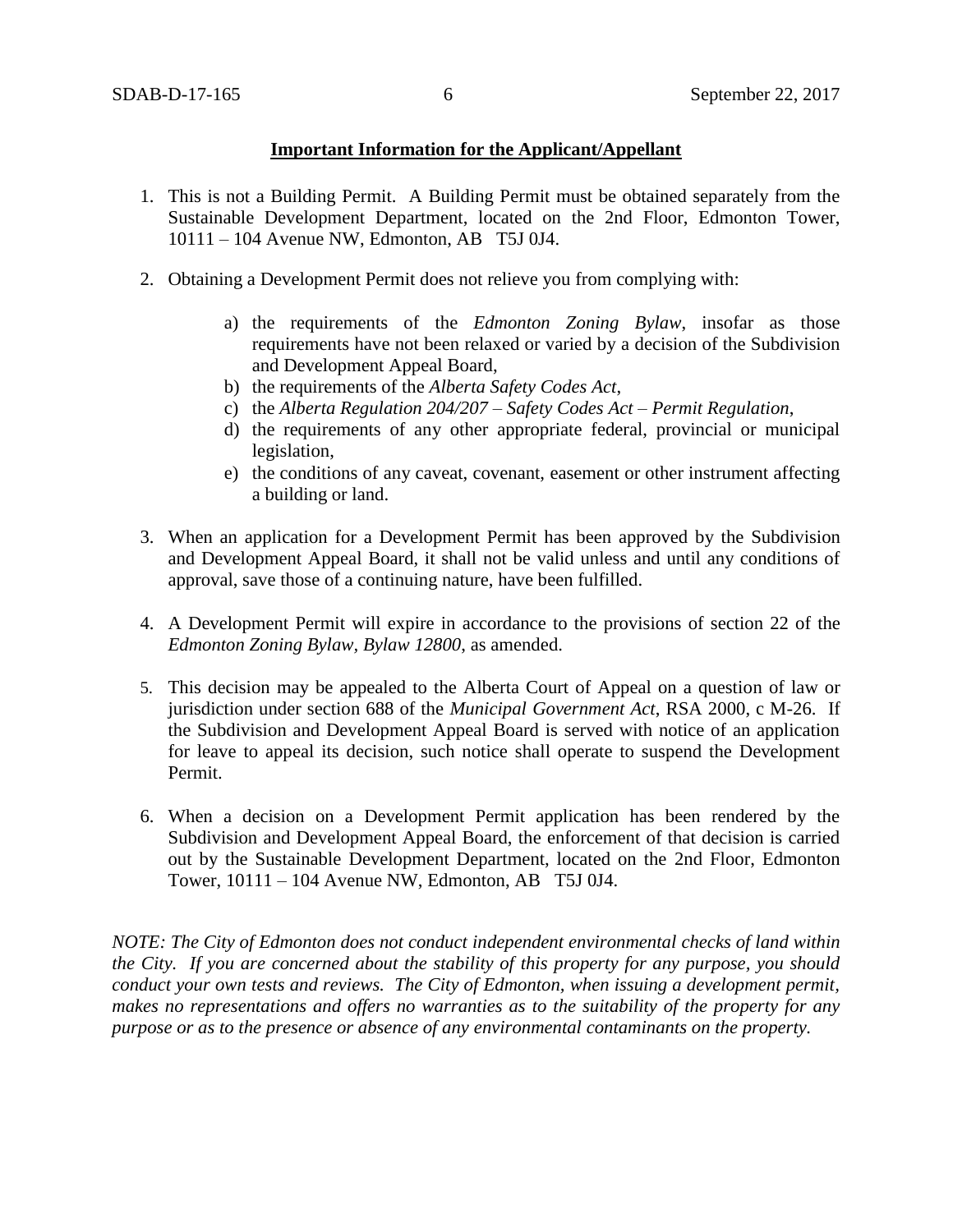

# **SDAB-D-17-166**

# **Application No. 253720148-001**

An appeal by Platinum Living Homes to construct a Single Detached House with a front Rooftop Terrace, fireplace, Basement development (NOT to be used as an additional Dwelling), and rear uncovered deck (4.72m x 7.47m) was **TABLED TO SEPTEMBER 28, 2017**.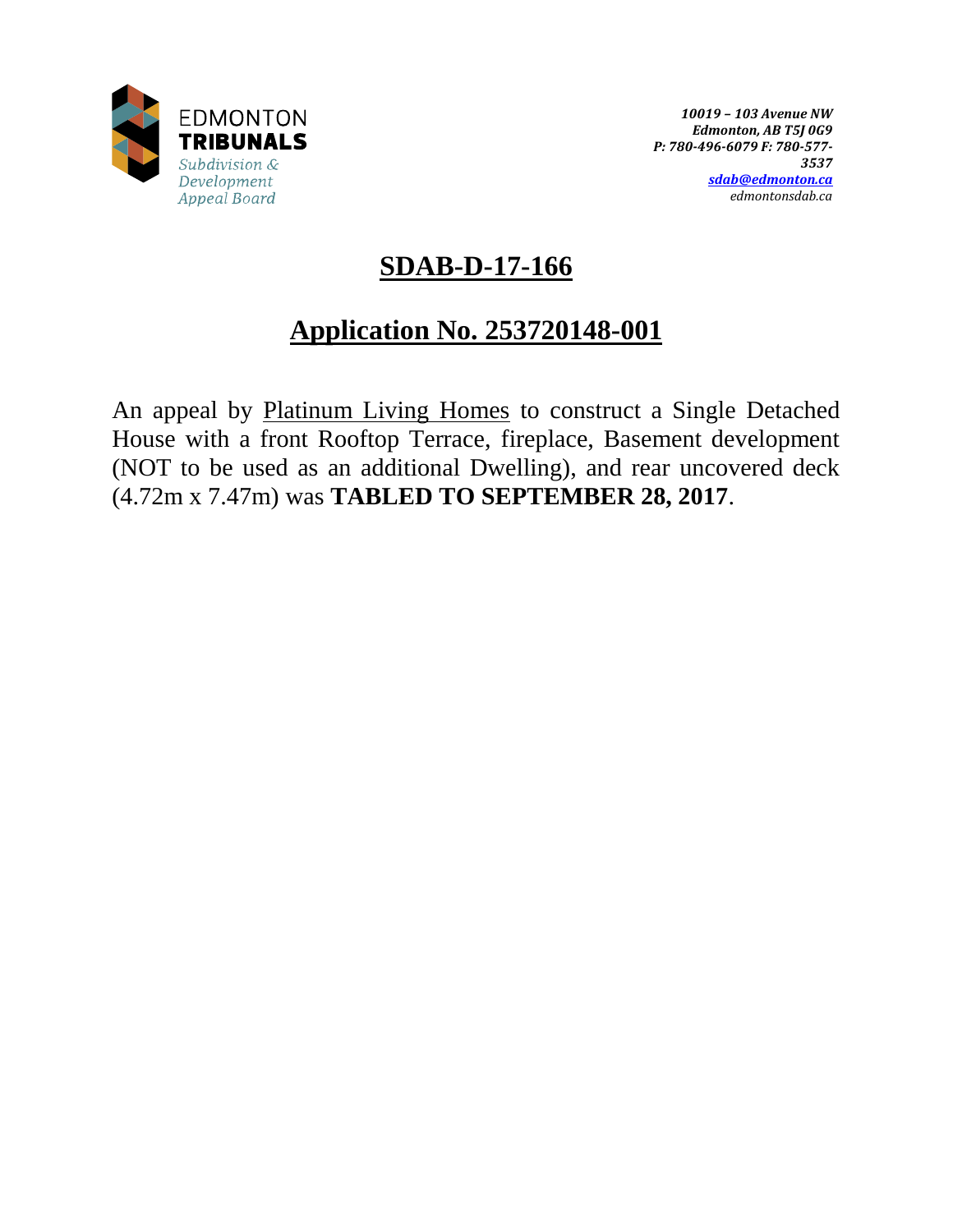

Date: September 22, 2017 Project Number: 189278990-001 File Number: SDAB-D-17-167

# **Notice of Decision**

[1] On September 7, 2017, the Subdivision and Development Appeal Board (the "Board") heard an appeal that was filed on **August 10, 2017**. The appeal concerned the decision of the Development Authority, issued on August 1, 2017, to refuse the following development:

## **Construct additions to a Single Detached House (front, side, and second Storey), and exterior alterations (extended roofline over front balcony), existing without permits.**

- [2] The subject property is on Plan 2923R Blk B Lot 15, located at 12761 115 Street NW, within the (RF2) Low Density Infill Zone. The Mature Neighbourhood Overlay applies to the subject property.
- [3] The following documents were received prior to the hearing and form part of the record:
	- A copy of the Development Permit application with attachments, proposed plans, and the refused Development Permit;
	- The Development Officer's written submissions and a technical review; and
	- The Appellant's written submission.
- [4] The following exhibits were presented during the hearing and form part of the record:
	- Exhibit  $A$  Photographs showing the original house and photographs showing the new additions submitted by the Appellant;
	- Exhibit B Community Consultation submitted by the Appellant; and
	- $\bullet$  Exhibit C Calculations submitted by the Development Officer.

## **Preliminary Matters**

- [5] At the outset of the appeal hearing, the Presiding Officer confirmed with the parties in attendance that there was no opposition to the composition of the panel.
- [6] The Presiding Officer outlined how the hearing would be conducted, including the order of appearance of parties, and no opposition was noted.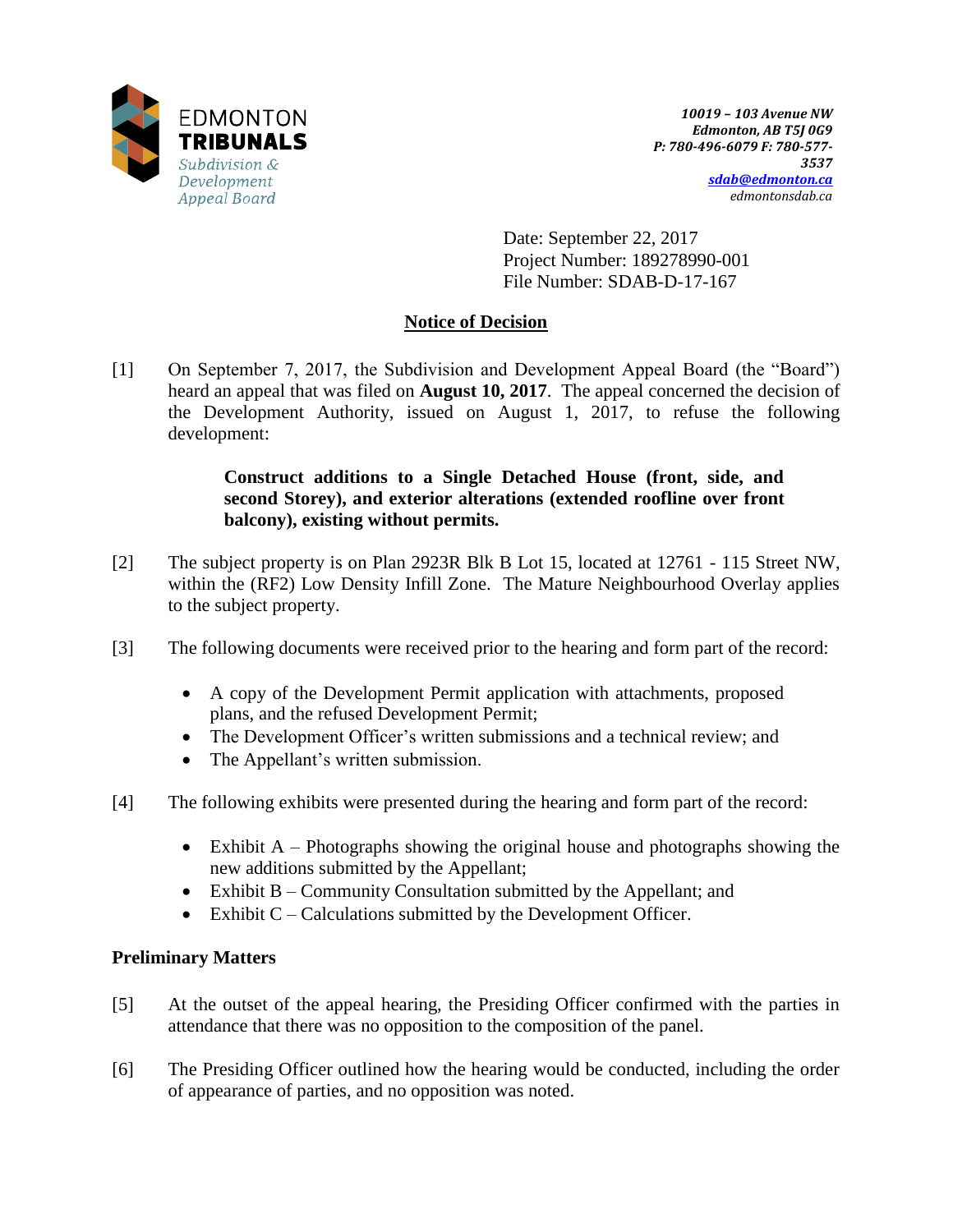[7] The appeal was filed on time, in accordance with section 686 of the *Municipal Government Act*, RSA 2000, c M-26.

### **Summary of Hearing**

- *i) Position of the Appellant, Mr. E. Zinati, who was accompanied by his son, Mr. L. Zinati*
- [8] Mr. L. Zinati stated that the balcony was in place when they purchased the property in 1990.
- [9] The roof over the balcony door retained snow and water and was in need of repair because of rotting. The lower part of the balcony collapsed and additional pillars were added to support the balcony. The arches between the pillars were added to enhance the property.
- [10] They made the balcony larger to prevent water damage.
- [11] In their opinion, the front addition is not an addition but a covered entrance. The new structure supports the balcony.
- [12] They submitted and referred to photographs showing the pillars and additions that have been in place since 1990 when they purchased the property, marked *Exhibit A*.
- [13] The photographs show the wood that needed to be replaced and how they replaced it to support the balcony.
- [14] The side patio was built to replace the dirt area where water would leak into the basement. The side patio was covered for privacy.
- [15] They provided the Board with Community Consultation, marked *Exhibit B*.
- [16] Mr. L. Zinati indicated that the neighbouring property owners were not opposed to the additions.
- [17] Mr. Zinati provided the following responses with respect to questions from the Board:
	- a. They explained to the neighbours that the renovations were complete and they were waiting for permits from the City before finishing the exterior with stucco and some brick. The additions were not done at the same time and they are still finishing renovations to the interior of the house.
	- b. They did not speak to any architects for feedback during the renovations.
	- c. The balcony was covered to protect it from the weather elements. The floor area of the balcony is the same size as it was before they covered it.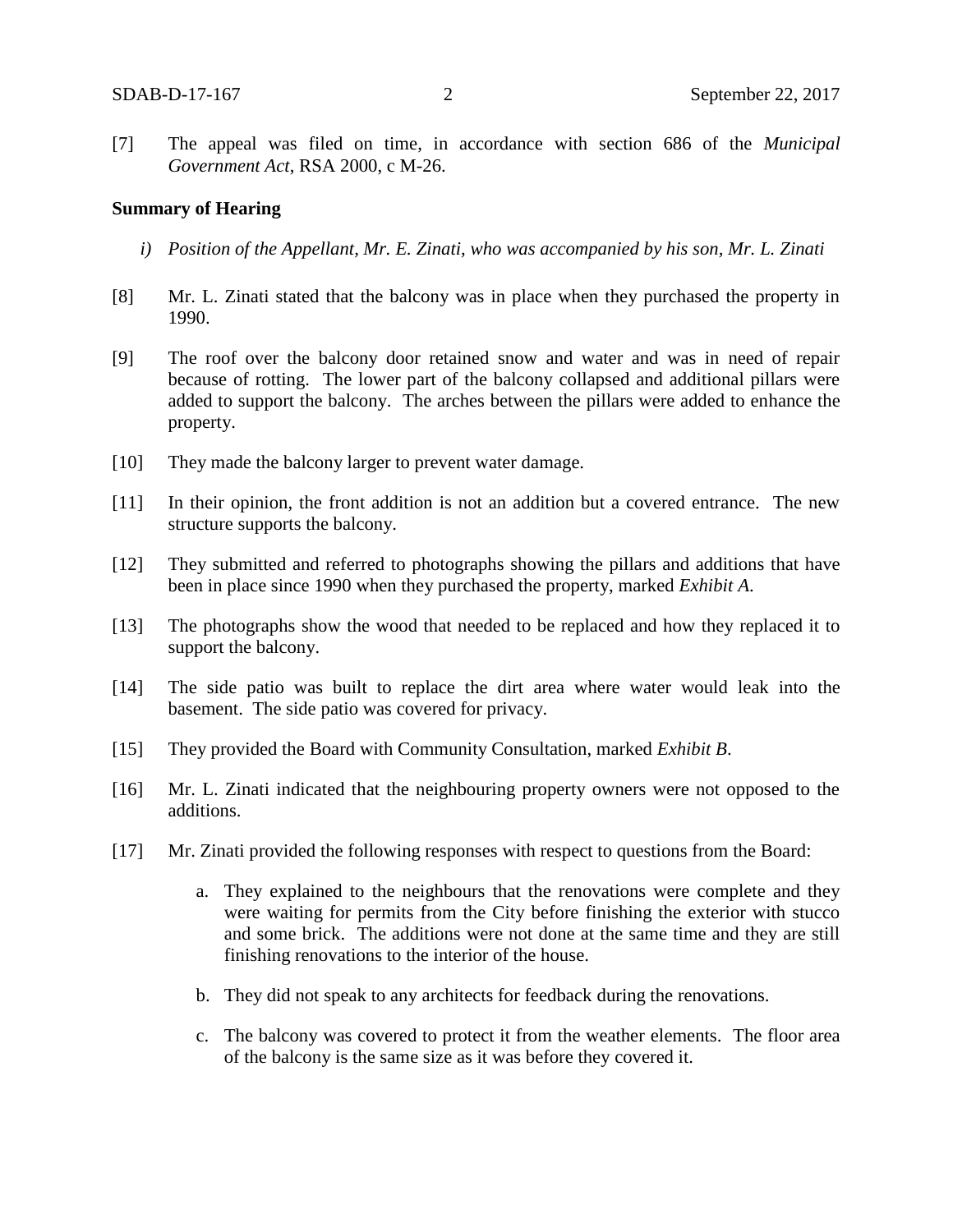- d. Eaves have been installed on the house but the downspout currently drains on the neighbour's property to the south. They can move them if required.
- e. In their opinion, they are trying to maintain the building.
- *ii) Position of the Development Officer, Mr. J. McArthur*
- [18] Mr. McArthur stated that the building has been non-conforming since 2001.
- [19] He referred to photographs in his submission showing the pillars and the balcony.
- [20] He referred to a Google photograph from June 2009 showing the pillars with no side addition. A Google photograph from July 2016 shows the pillars that have been painted white; the covered front entrance; the projected roof line; and the second storey at the rear of the house. Photographs in June 2017 show the same condition of the house but the covered side entrance has been removed.
- [21] In his opinion, the addition is similar to a sunroom but is more enclosed.
- [22] He referred to a photograph of what a typical veranda and enclosed patio generally looks like.
- [23] On June 15, 2017 a site inspection was conducted and it appeared that the width of the side patio was increased and that the front opening has been partially enclosed. There is access from the side addition to the front yard.
- [24] Drainage on the abutting property is a concern.
- [25] With regard to the Front Setback calculation, the Appellant provided a Real Property Report that shows a 4.42-metre Front Setback, which was the same as the Real Property Report in 1990. The 4.42-metre Setback refers to the original foundation but not the pillars. The addition on the front projects 1.81 metres from the foundation.
- [26] The average Front Setback of the two abutting lots is 8.02 metres, which means a minimum 6.52-metre Front Setback is required for the subject site.
- [27] In his opinion, the community consultation requirement of the Mature Neighbourhood Overlay was complete.
- [28] He stated that the fifth reason for refusal was regarding the exterior finish. He did not receive any information with the plans regarding materials. However, if the Board approves the proposed development with the stucco and brick finish, that reason for refusal would be eliminated.
- [29] He clarified that only non-conforming portion of the building is the front part of the building.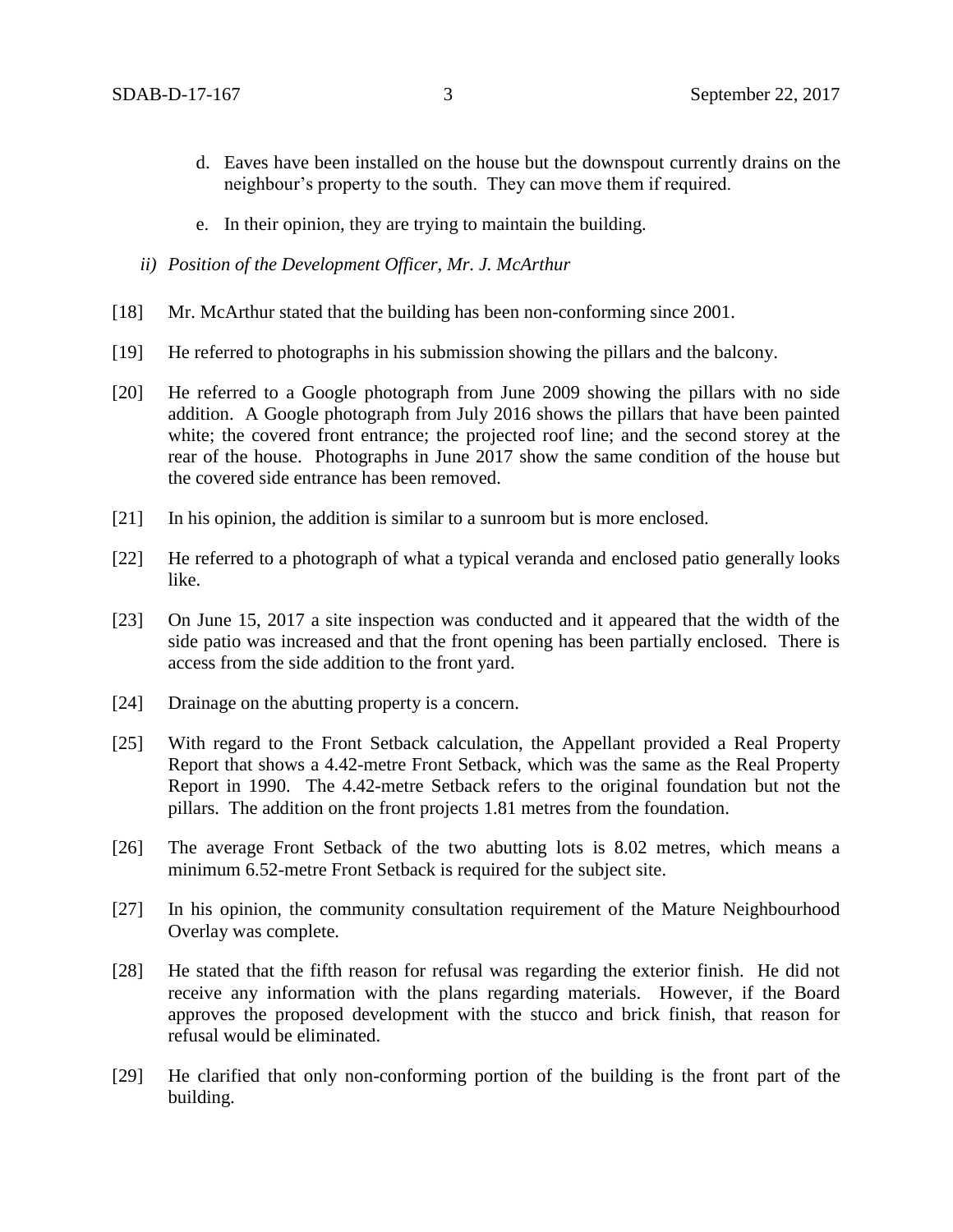[30] In his opinion, the front addition is more excessive than just routine maintenance.

*iii) Rebuttal of the Appellant, Mr. L. Zinati* 

- [31] Mr. Zinati confirmed that the width of the side patio was not increased it was just the way the picture was taken.
- [32] They are agreeable to any conditions suggested by the Board.
- [33] They stated that the neighbour to the south does not have an issue with the drainage taking place on their property. However, they will move the downspouts if required.

#### **Decision**

- [34] The appeal is **ALLOWED** and the decision of the Development Authority is **REVOKED**. The development is **GRANTED** as applied for to the Development Authority, subject to the following **CONDITIONS**:
	- 1. The development shall be constructed in accordance with the stamped and approved drawings.
	- 2. As far as reasonably practicable, the design and use of exterior finishing materials used shall be similar to, or better than, the standard of surrounding development. (Section 57.2(1)).
- [35] In granting the development the following variances to the *Edmonton Zoning Bylaw* are allowed:
	- 1. The minimum required Front Setback is 6.52 metres. The proposed Front Setback is 2.61 metres and a deficiency of 3.91 metres is allowed. (Section 814.3(1)).
	- 2. The minimum required Side Setback is 1.2 metres. The proposed (south) Side Setback is 1.13 metres and a deficiency of 0.07 metres is allowed. (Section 814.3(3) and Section 120.4(10)(a)).
	- 3. Section 44.3 is waived to allow the second storey balcony project per the stamped plans.
	- 4. Section 44.1(a) is waived to allow the eaves to project per the stamped plans.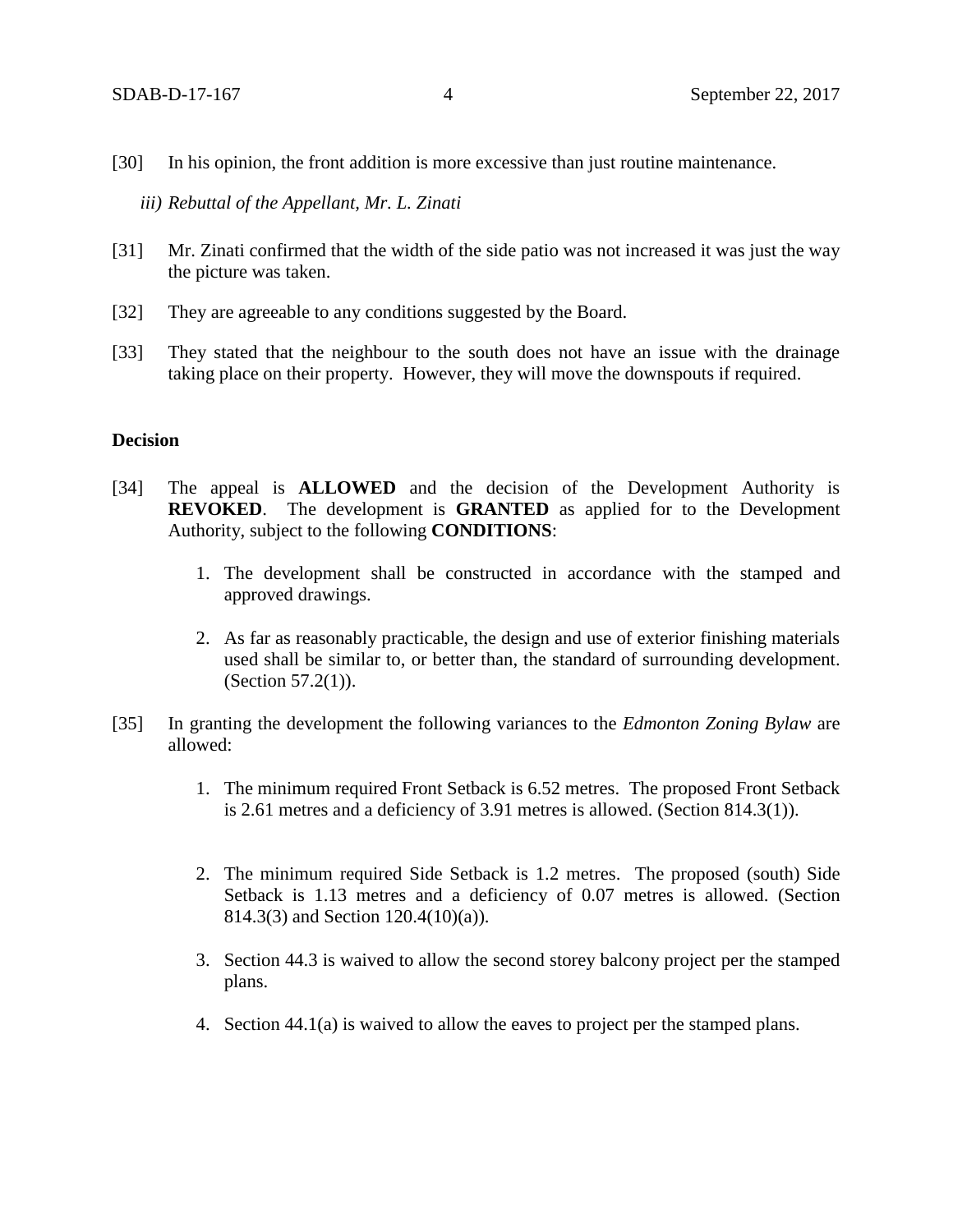### **Reasons for Decision**

- [36] The existing Principal Building is non-conforming because of a deficiency in the minimum required Front Setback.
- [37] Section 643(5) of the *Municipal Government Act* states:

A non-conforming building may continue to be used but the building may not be enlarged, added to, rebuilt or structurally altered except

- (a) to make it a conforming building,
- (b) for routine maintenance of the building, if the development authority considers it necessary, or
- (c) in accordance with a land use bylaw that provides minor variance powers to the development authority for the purposes of this section.

Pursuant to section  $643(5)(c)$ , the Board may approve an enlargement, alteration or addition to a non-conforming building if the non-conforming building complies with the Uses prescribed for that land in the *Edmonton Zoning Bylaw* and the proposed development would not, in their opinion unduly interfere with the amenities of the neighbourhood; or materially interfere with or affect the use, enjoyment or value of neighbouring properties.

- [38] The proposed development, additions to a Single Detached House, is a Permitted Use in the (RF1) Single Detached Residential Zone.
- [39] With respect to the Front Setback, the Board accepts the Development Officer's conclusions that the Front Setbacks of the abutting properties are 8.35 metres and 7.69 metres, respectfully. Therefore the minimum required Front Setback is 6.52 metres.

The Board notes that when reviewing photographs from 1990 and when compared to photographs taken in 2016, it appears that the front edge of the lower front porch did not substantially change. Therefore, the Board accepts that there is virtually no difference from 1990 to what exists currently. Therefore, that Board finds that the Front Setback will not negatively impact the neighbouring properties.

[40] Under section 6.1(36) of the *Edmonton Zoning Bylaw*, Enclosed Front Porch means:

an entrance structure typically located at the front or side of a Dwelling at the ground floor entry level, consisting of a roof and floor, where the front and sides of the structure have been enclosed by solid walls or windows.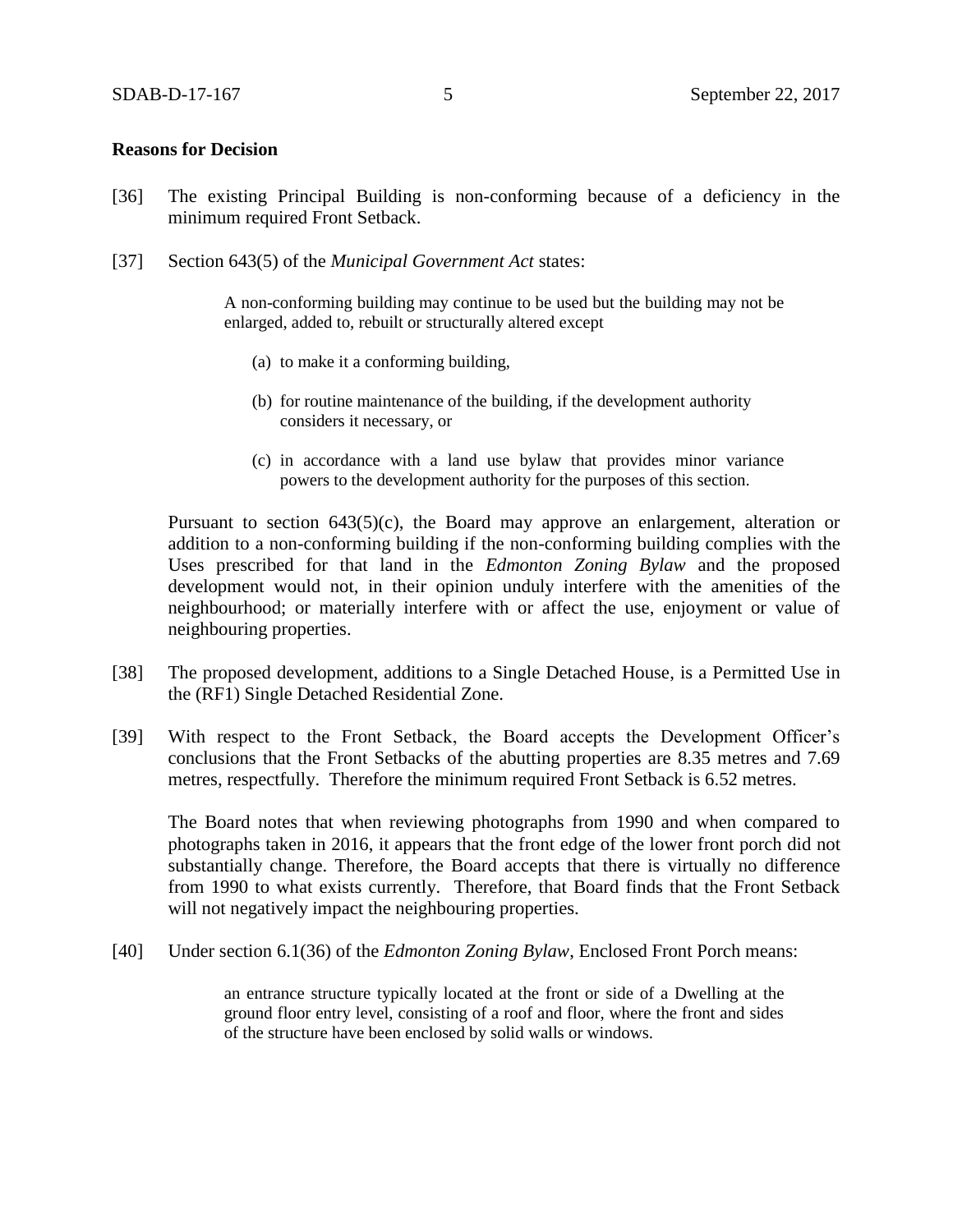Based on the photographic evidence, the Board finds that that front porch is not enclosed by solid walls or windows and the arches provide privacy with an open concept.

- [41] With respect to the (south) Side Setback, the Board notes that the Setback was rounded down from the specific site measurement shown on the Real Property Report and that the actual deficiency is 0.07 metres. The Board finds the difference to be *de minimis* and this variance is further supported by the neighbour's signature of support.
- [42] With respect to the front eaves and the front balcony, the Board was provided with information from the Appellant that the original balcony was in substantial disrepair and required a complete rebuilding. The balcony was enlarged and completely covered the original structure. The Board accepts this was done to prevent further snow and water accumulation that would lead to potential rotting and deterioration. The existing eaves meet the maximum allowable 0.60-metre projection.
- [43] The Board accepts the Development Officer's opinion that the Community Consultation requirement per section 814.5(2)(Tier 1) of the Mature Neighbourhood Overlay was complete and there was overwhelming support from the neighbourhood.
- [44] The Board notes that the Appellant has the support from the most immediately adjacent properties to the north and south and there was no opposition to the proposed development.
- [45] The Board notes that condition #2 will ensure that the exterior finish will be used to ensure that the standard of the proposed structures shall be similar to, or better than, the standard of surrounding development. The Board heard from the Appellant that their intention is complete the entire house with stucco and brick at a future date. Therefore, section 57.2(1) is no longer a reason for refusal.
- [46] Based on the above, the Board finds that the proposed development will not unduly interfere with the amenities of the neighbourhood, or materially interfere with or affect the use, enjoyment or value of neighbouring parcels of land.

Mr. V. Laberge, Presiding Officer Subdivision and Development Appeal Board

Board Members in Attendance Ms. P. Jones; Mr. R. Hobson; Mr. L. Pratt; Mr. R. Handa

CC: City of Edmonton, Sustainable Development, Attn: Mr. McArthur / Mr. Wen / Ms. Mohammadi Mr. L. Zinati